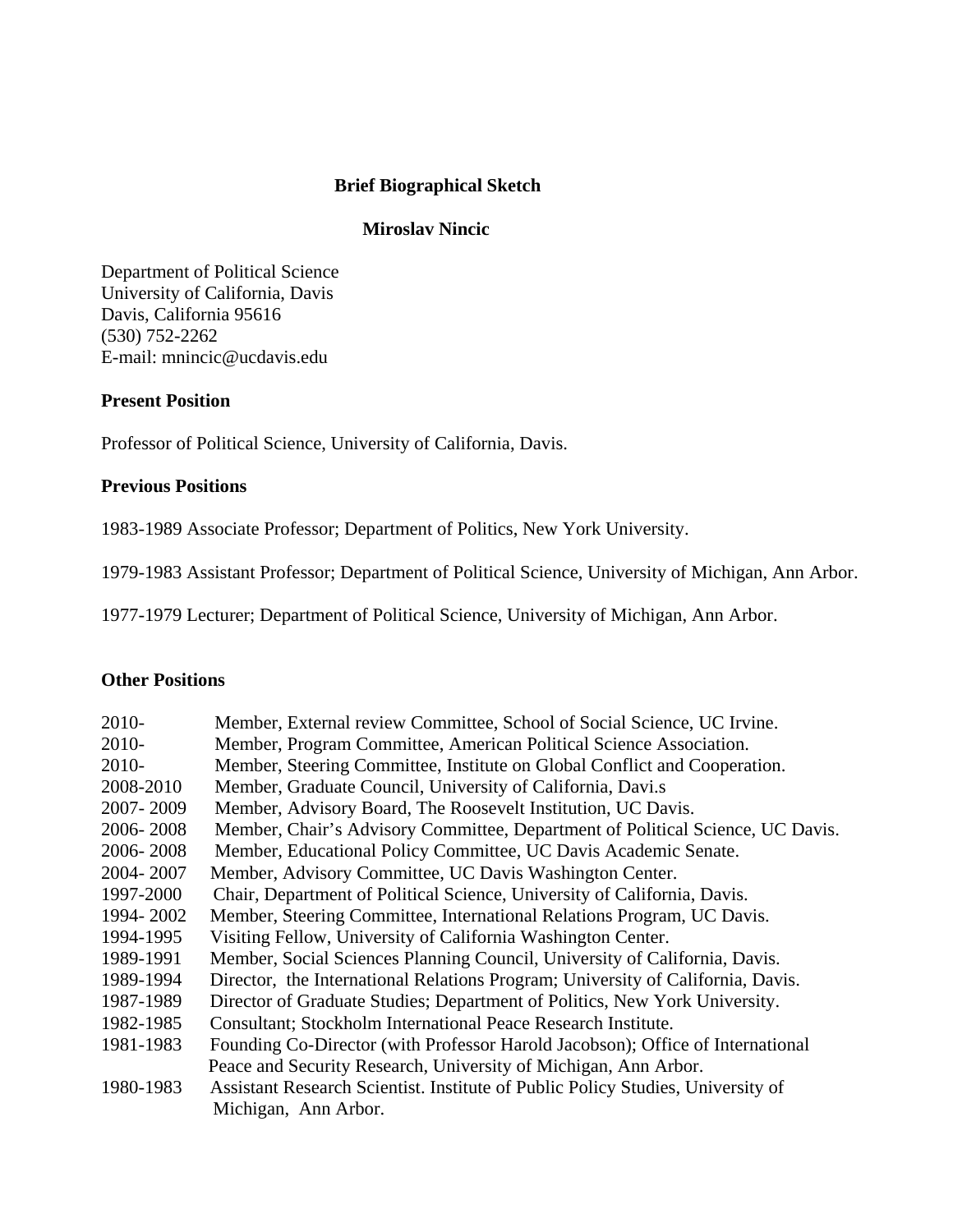#### **Education**

PhD in Political Science, Yale University

MA in International Relations, Yale University

Licence in Sciences Politiques et Diplomatiques, Université Libre de Bruxelles.

## **Areas of Specialization**

International Security US Foreign Policy Research Methods

# **Recent Teaching Awards:** Distinguished UC Educator, 2004 Outstanding Educator, Division of Social Sciences, 2006

## **Publications-**

## **Books**

*The Logic of Positive Engagement* (Cornell University Press, forthcoming summer 2011).

*Renegade Regimes: Confronting Deviant Behavior in World Politics* (Columbia University Press, 2005).

*Beyond the Ivory Tower: Scholarship and Statesmanship In International Relations*, with Joseph Lepgold (New York: Columbia University Press, 2001).

*Being Useful: The Policy Relevance of International Relations Theory,* co-edited with Joseph Lepgold (Ann Arbor: University of Michigan Press, 2000).

*Democracy and Foreign Policy: The Fallacy of Political Realism*, (New York: Columbia University Press, 1992).

*Anatomy of Hostility: The US-Soviet Rivalry in Perspective*, (San Diego: Harcourt Brace Jovanovich, 1989).

*United States Foreign Policy: Choices and Tradeoffs*, (Washington DC: Congressional Quarterly Press, 1988).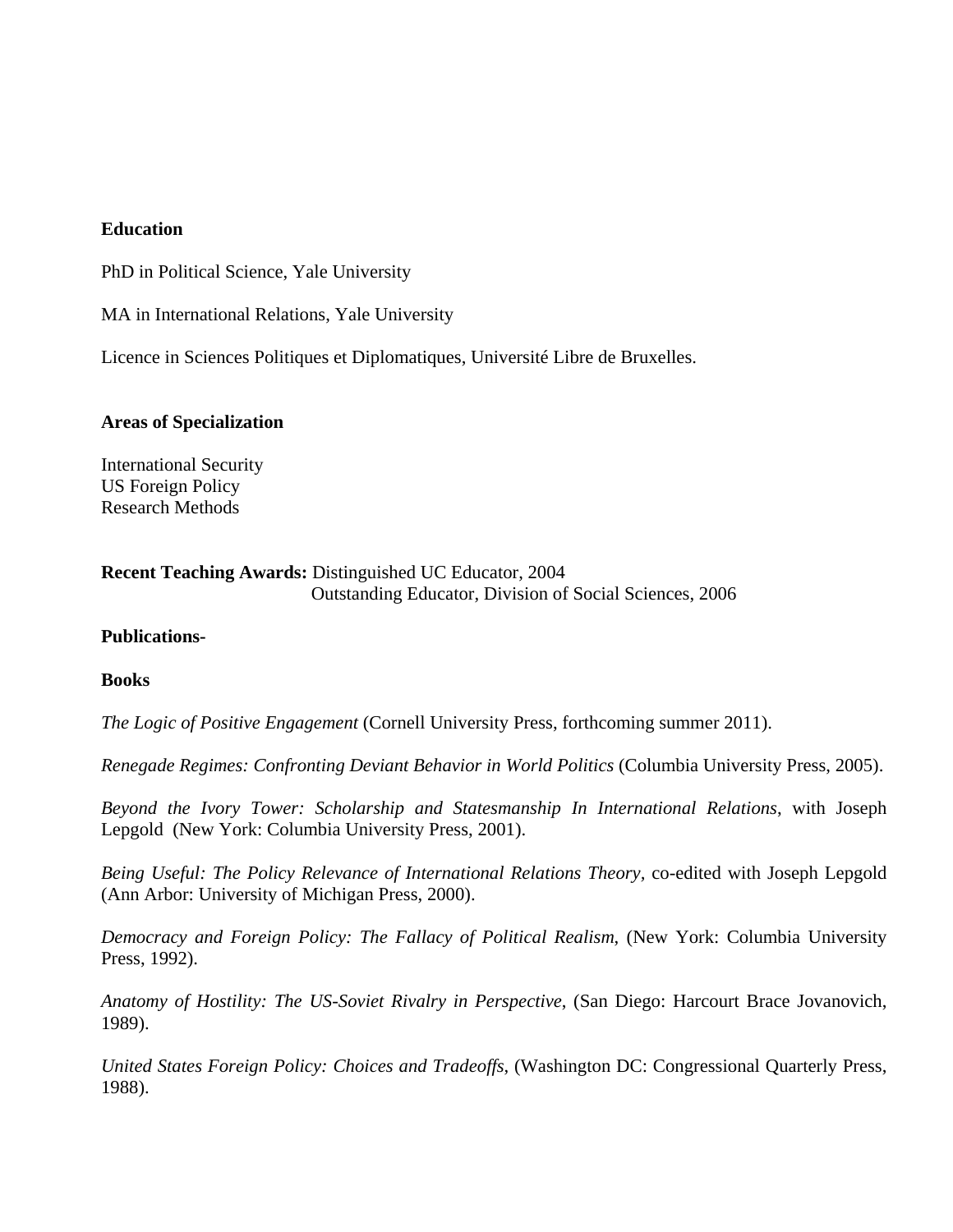*How War Might Spread to Europe*, (London: Taylor and Hudson, 1985).

*Dilemmas of Economic Coercion*, co-edited with Peter Wallensteen, (New York: Praeger, 1984).

*The Arms Race: The Political Economy of Military Growth*, (New York: Praeger, 1982).

# **Articles and Book Chapters**

"Torture in the Public Mind," (co-authored with Jennifer Ramos). Forthcoming, *International Studies Perspectives.* 2011.

"Getting What You Want: Positive Inducements in International Relations. *International Security,* Vol. 35. No. 1 (Summer) 2010).

"Ideological Structures and Foreign Policy Attitudes," *Journal of Political Ideologies, Vol.15 No. 2, 2010.* 

"Of Paradise, Power, and Pachyderms," (with Monti Datta). *Political Science Quarterly*, Spring, 2007.

"External Affairs and the Electoral Connection," James McCormick and Eugene Wittkopf, *The Domestic Sources of US Foreign Policy*, Rowman and Littlefield, 2007. Fifth edition.

"The Logic of Positive Engagement: Dealing With Renegade Regimes," *International Studies Perspectives*, Volume 7, November 2006

 "Divided We Stand: Political Partisanship and Military Force," Harvey Starr, ed. *Crossing Boundaries: Approaches, Levels, and Methods of Analysis in International Politics: Crossing Boundaries* (Palgrave Macmillan, 2006).

Humanitarian Intervention and Moral Authority," (with Donna Nincic) *International Journal of Human Rights*, 2004 (Volume 8, No. 1)

"Information Warfare and the Democratic Imperative," *Contemporary Security Policy*, 2003 (Volume 24, No. 1).

"Electoral Politics and Foreign Policy," in Eugene Wittkopf and James McCormick eds., *Domestic Sources of US Foreign Policy* (Rowman and Littlefield, 2003).

"Race, Gender, and War," with Donna J. Nincic. *Journal of Peace Research* (September, 2002).

 "Staying In and Getting Out: the Politics of Military Perseverance and Extrication," (*Security Studies*, 2001.

"The Context of Useful Knowledge," In Nincic and Lepgold eds. *Being Useful*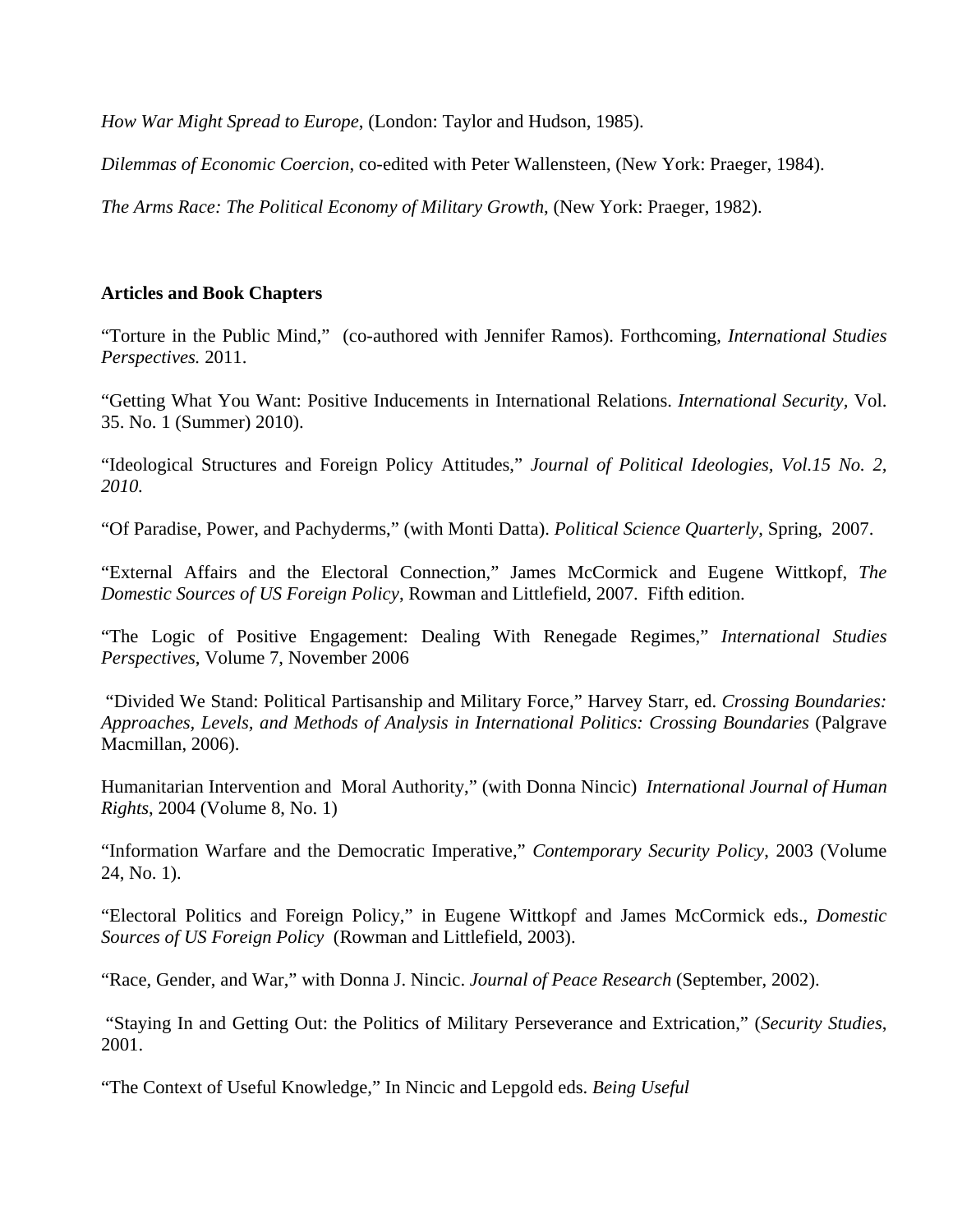"Political Relevance and Theoretical Growth: The Terms of the Tradeoff," in Nincic and Lepgold eds. *Being Useful*.

"The National Interest and Its Interpretation," *Review of Politics* Vol. 61, NO. 1, Winter 1999.

"Domestic Costs, the US Public, and the Isolationist Calculus," *International Studies Quarterly* , December, 1997.

"The Social Foundations of Strategic Adjustment," with Roger Rose and Gerry Gorski, in Peter Tubowitz and Edward Rhodes eds, *Strategic Adjustment in Historical Perspective* (Columbia University Press, 1998).

"Loss Aversion and the Domestic Context of Military Intervention," *Political Research Quarterly, M*arch 1997.

 "Collective Security," *The Encyclopedia of US Foreign Relations*, Council on Foreign Relations, Oxford University Press, 1997.

"National Security and National Defense," *The Encyclopedia of US Foreign Relations*, Council on Foreign Relations, Oxford University Press, 1997.

"The Democratic Government as Economic Investor," with Donna Nincic, *Journal of Peace Research,*  December 1995.

 "A Sensible Public: New Perspectives on Popular Opinion and Foreign Policy," *Journal of Conflict Resolution,* December 1992.

"America's Soviet Policy: Patterns of Incentives," in William Zimmerman, ed., Beyond the *Soviet Threat: Rethinking American Security Policy in a New Era*, (Ann Arbor: University of Michigan Press, 1992).

"Foreign Policy and the Evaluation of Presidential Candidates," with Barbara Hinckley*, Journal of Conflict Resolution,* June 1991.

"US Soviet Policy: The Electoral Connection," *World Politics*, April 1990.

"The United States, the Soviet Union, and the Politics of Opposites," *World Politics*, July 1988.

"Can the US Trust the USSR?" *Scientific American*, April 1986.

"The American Public and the Soviet Union: The Domestic Context of Discontent," *Journal of Peace Research,* 4 1985.

 "Strategic Arms Control Through Test Restraints," with Martin Einhorn and Gordon Kane, *International Security*, Winter 1983-84.

"Fluctuations in Soviet Defense Spending: A Research Note," *Journal of Conflict Resolution*, December